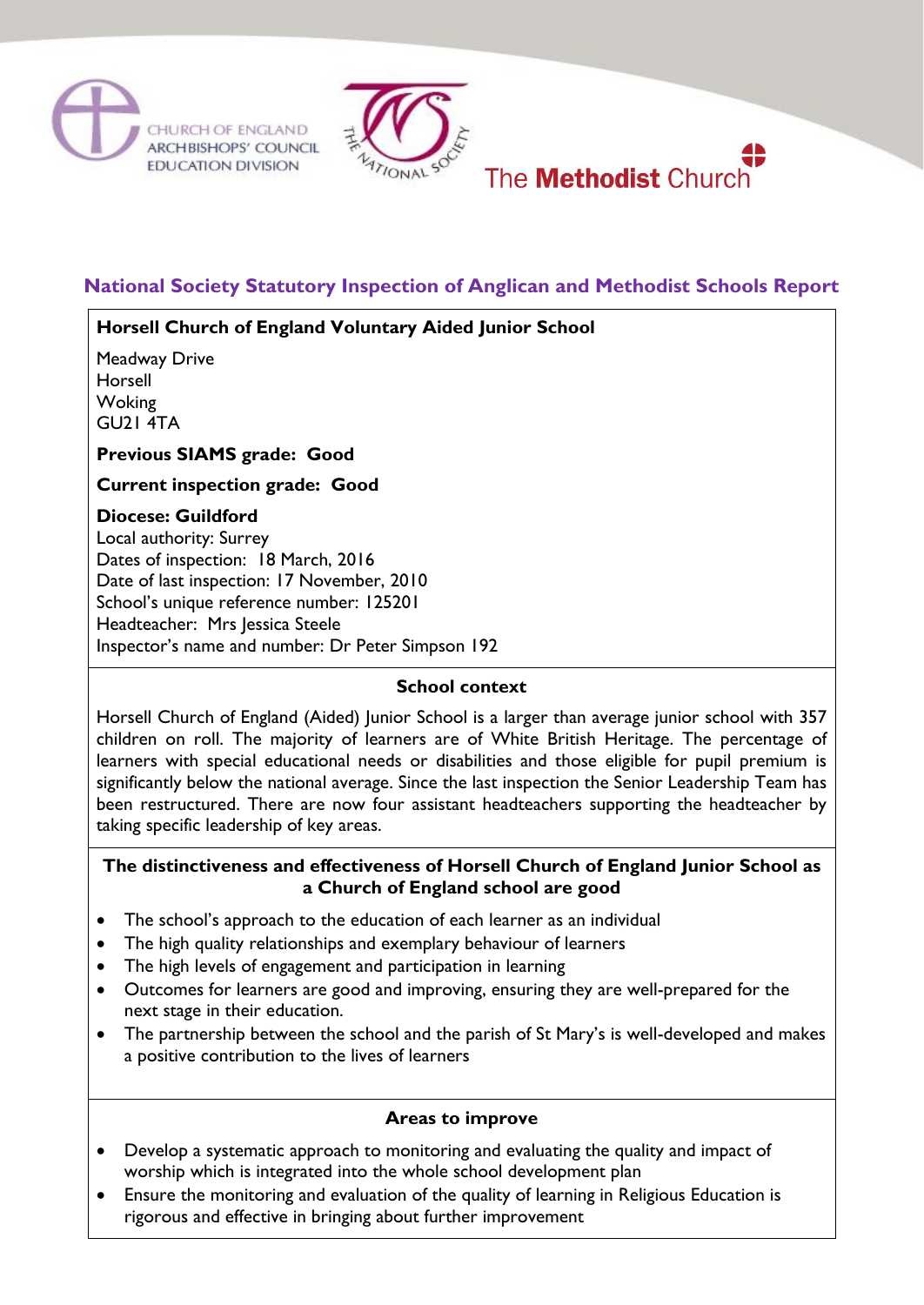#### **The school, through its distinctive Christian character, is good at meeting the needs of all learners**

The school's motto of 'Everyone Matters; Everyone Learns' is embodied in the work of the school. The school's values are firmly rooted in Christian principles and are understood by learners. They understand how the values relate to everyday life and apply these to their behaviour. Learners respect and value each other as individuals and show good attitudes to their learning and to all their peers. Relationships between learners and adults are excellent.

Learners are articulate and confident and have a good understanding of how to support each other which is demonstrated by excellent behaviour and their open friendship towards each other.

Learners' spiritual, moral, social and cultural development is effective. They understand cultural differences and respect the beliefs of others of different faiths or no faith. There is a strong evidence of effective moral and social development which is respected by all learners and adults. Opportunities for spiritual development are capitalised upon through special focus days, such as 'Pause Days'.

Learners' attainment has been significantly above the national average for the last five years and pupil progress has improved so that in 2015 it was in line with the national average. Analysis of recent assessment information demonstrates that learners are making good progress across the newly shaped curriculum.

The partnership with St Mary's church is a strength and enriches the lives of all learners and the wider community of the school.

### **The impact of collective worship on the school community is good**

Learners place an importance on collective worship which adds value to the life of the school. Worship is planned around the school's Christian values and the church's year. The learners experience a range of adult and learner-led worship. Whole school worship is regularly led by school staff, the vicar, the children and families' worker and the 'Open The Book' team from St Mary's. Other adults and in particular members of different faith groups are invited to lead worship on special occasions through the year.

Planning is co-ordinated by the Worship Leader which enables there to be a framework for acts of worship, however there is no systematic evaluation of the impact of worship on the learners. Learners and their families are invited to school acts of worship in St Mary's Church at Easter, Christmas and Harvest which enhances the learners' knowledge and understanding of Anglican traditions. A school eucharist enables learners to both participate and understand the significance of a central celebration in the Anglican tradition. The clergy and other members of the parish team are actively involved in both the planning and delivery of the programme of worship which enables learners to experience cohesive themes delivered in different styles. Learners have opportunities for personal prayer at key times during the school day; during acts of worship and grace before lunch. A weekly prayer group gives learners opportunity for personal prayer. A prayer and reflection room is available and used by learners during all pause days. The quality of worship is yet to be regularly and systematically monitored and evaluated by staff and governors.

The school meets the statutory requirements for collective worship.

### **The effectiveness of the religious education is good**

The religious education curriculum, based on the Guildford Diocesan Guidelines, is well planned, providing an appropriate programme for all learners. Long and medium term plans provide a secure framework for the teaching of religious education across the school. There is appropriate emphasis on the teaching of Christianity and other religions which is demonstrated through planning, scrutiny of work and discussion with learners. The development of learners'